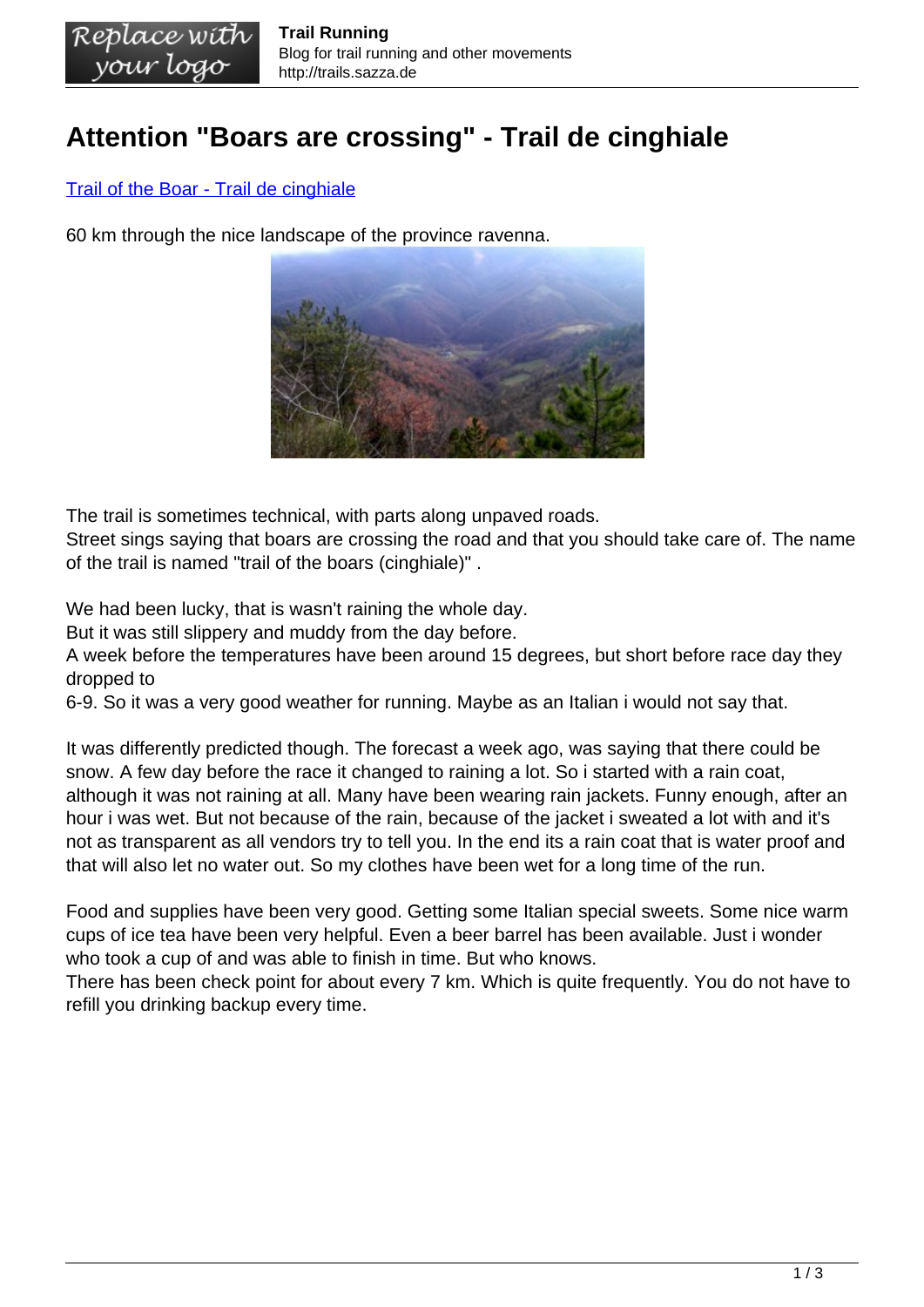

vour logo

It have been two rounds for the 60km trail. One round has been divided into two parts. There has been also a 42 km trail which covered only the first three parts. So after the first round you come back to the start, where you go for another 30 km. The markings have been very good. The second round i was running most of the time on my one but i had never a problem finding the path. The race started at 6 o'clock and i managed to get back during daylight.



Every finisher got a wooden plaque. The starter package was including a running jacket. It possible to take a shower afterwards and a portion of pasta was also included.

I have lost my navigation device during the race, but luckily i recognized that quite quickly and after about 1 km

going back i found it on the path. Next time i have to think about another way of storing it inside my backpack.

Next time i will also run with the advanced skin 12 from Salomon. At my old backpack i had this pocket just right at the belt around the hips. but i forgot to close the zipper and i lost it very quickly.

Many people came there for the 2 UTMB points. Because it had been one of the last races before the 19.12. when the inscription for the UTMB will be available. I met a guy from Sweden, that made all the way to Italy for this race.

So for now i have all 7 points together and wait for the registration become available.

Just 10 km before the finish i have seen a rote of boars just crossing my way 50m in front of me very quickly. So watch our for boars and the trail of the boars. You might miss one.